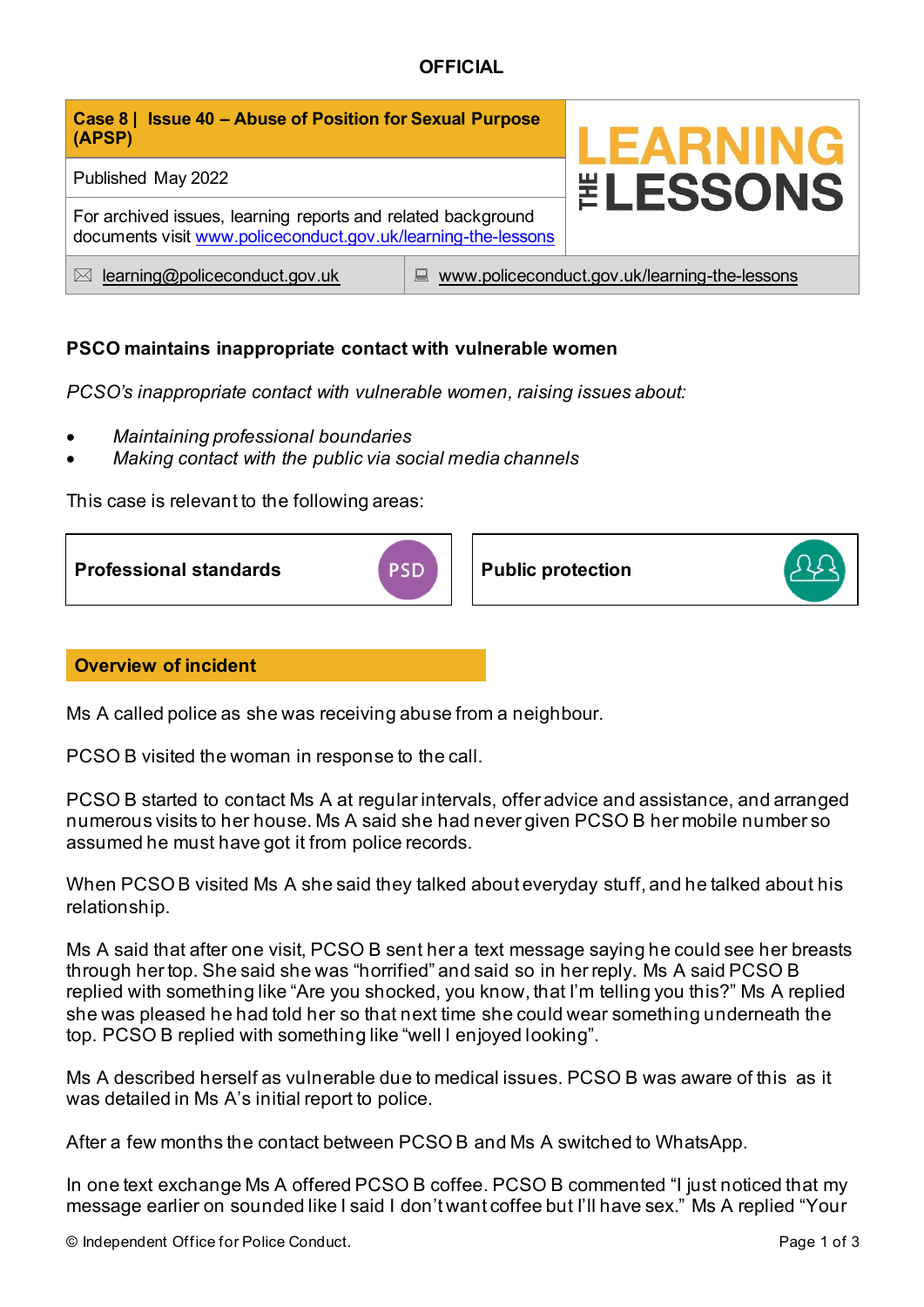#### **OFFICIAL**

not unappealing to me as I find you attractive and I like being in your company. I don't have casual sex not willingly anyway x". PCSO B replied "Not willingly" followed by laughing emojis. Ms A went on to explain via WhatsApp she had been hurt by men in the past.

The next day PCSO B messaged Ms A to say it was probably best Ms A did not mention to anyone that she had his personal number.

A few days later, PCSO B and Ms A were exchanging messages on WhatsApp. PCSO B described his relationship problems and said "Do I find you attractive in that. Of course I do. But if you don't want to that's fine. I've not made any advances towards you which shows I'm genuine." Ms A replied asking PCSO B to visit her so they could talk face to face.

Ms A told officers that one evening PCSO B came to her house in the evening in uniform. After sitting for a while in the lounge, PCSO B took his cup into the kitchen and Ms A followed him. PCSO B ushered Ms A's dog into another room so they were alone in the hallway.

PCSO B kissed Ms A. PCSO B disputes this version of events and says Ms A initiated the kiss. Ms A described her whole body as tensing up, and she tried to pull away. She described how after the kiss, PCSO B removed his jacket and she tapped him on the forehead and told him to "get this thoughts straight." Ms A said PCSO B kept pressuring her, even though he said he was not going to. He left soon after.

When questioned by IOPC investigators, PCSO B said Ms A was not vulnerable despite her medical conditions and living circumstances. He maintained his relationship with Ms A was professional until the kiss, which he agreed was not professional or appropriate.

Ms A reported that after PCSO B left he sent her messages saying he was back at the police station and aroused. He said he could drop everything and come back and have sex.

Some time later Ms A emailed the force's professional standards department (PSD) to detail concerns about PCSO B. In her email Ms A wrote "It has concerned me as the PCSO asked me for sex even though I had given him no reason to suspect that I would be a willing participant". She added that "I feel that this officer has taken advantage of the situation . . . as I had divulged the fact that I suffer with depression and anxiety."

The next day Ms A was interviewed by officers from the PSD about her contact with PCSO B.

Following Ms A's complaint, an audit of PCSO B's activity on force systems was conducted. A second woman, Ms C, who had been the victim of harassment and stalking, was identified as having contact with PCSO B. She was spoken to by staff from the Counter Corruption Unit.

Ms C had been diagnosed with a borderline personality disorder and had depression and anxiety. PCSO B was aware of this.

While there are some similarities with the interaction with Ms A, PCSO B had also sent Ms C pictures of male genitalia and a video of a man masturbating, which she assumed was PCSO B. PCSO B and Ms C had met and talked about having sex, and subsequently had sex while PCSO B was on duty and in uniform. Ms C continued to text PCSO B but he did not reply.

When asked by investigators about whether he knew Ms C was vulnerable, PCSO B said he did know, but did not feel that he had taken advantage of her.